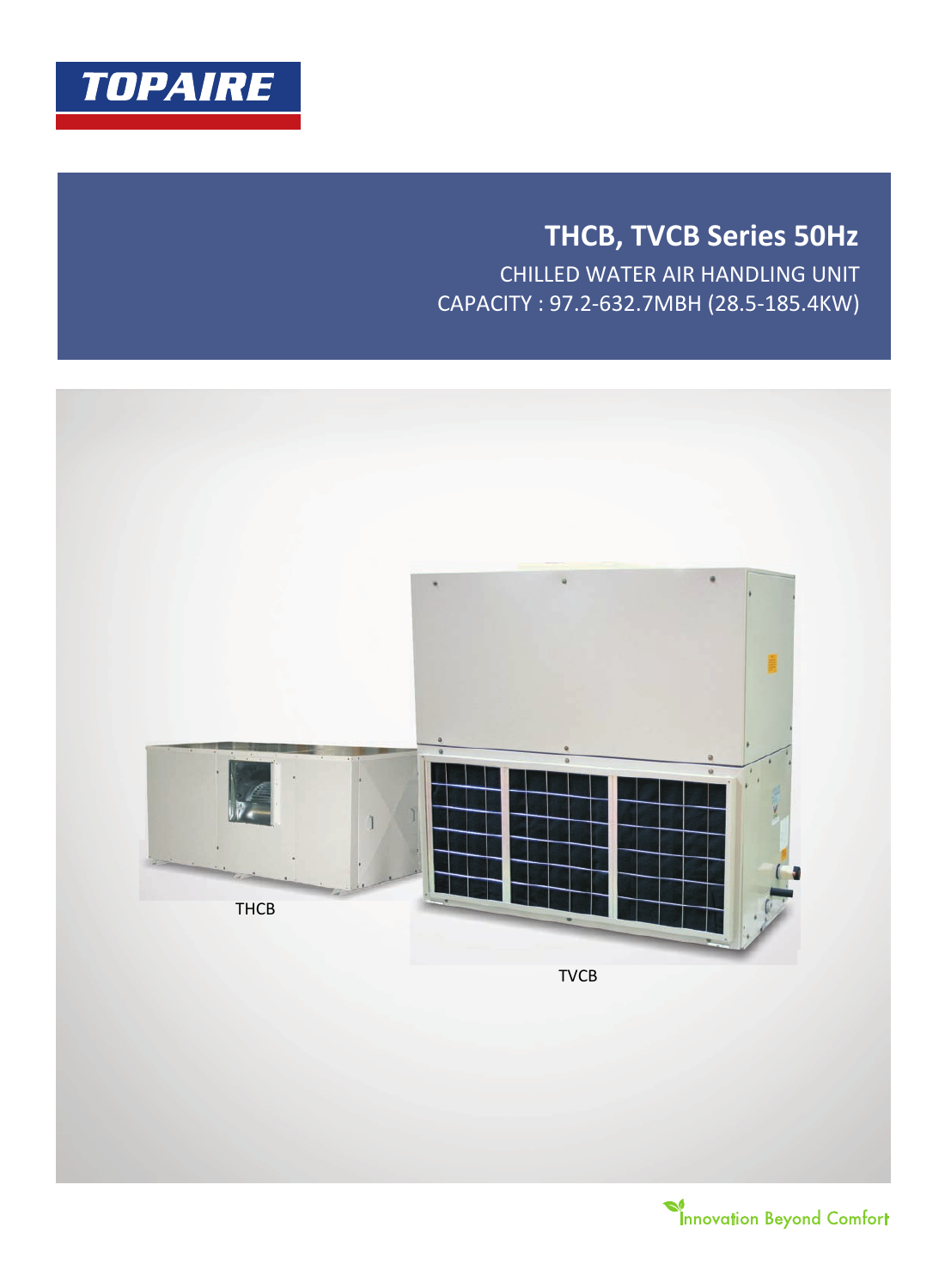# **SPECIFICATIONS AND FEATURES**

## **General Description**

The TVCB and THCB series of chilled water blowers are available in eight sizes covering 3100 to 18700 cfm [5266 to 31775 m<sup>3</sup>/hr]. Each unit has two sections; the coil section which include chilled water coil and filters; the blower and drive package section which can be either vertical or horizontal supply air discharge.

## **Casing**

- $\bullet$  Constructed of heavy gauge steel sheet and insulated with 10mm thick x 1 1/2 lb per cu.ft [24 kg per cu meter] polyethylene form.
- $\bullet$  Aesthetically coated with powder coating to provide excellent finish, weatherability and corrosion resistance.
- $\bullet$  Removable panels on the left and right hand side of the unit to provide access to critical parts and components.

## **Cooling Coil**

Coils have been designed and tested to assure maximum efficiency of heat transfer between circulating water and air. The two basic criteria for heat transfer on the airside of the coil have been perfected by fin contour and staggered tube configuration.

Coils are circuited to optimize performance and fluid pressure drop limitations. Standard coils are constructed of aluminum fins and 3/8"[9.5mm] O.D. copper tubes. Casing is made from heavy gauge steel sheet.

Each model can be either 3 or 4 rows deep coil.

Standard coils are suitable for 250 psig [17 bar] working pressure and are tested under water with 350 psig air pressure. The following are available as options for special applications:

- ⊕ Pre-coated aluminum fins or copper finned coils
- <sup>●</sup> Higher design working and test pressures
- $\bullet$  Custom made coils for heating or cooling

### **Drive Package and Blowers**

#### <sup>D</sup> **THCB/TVCB 145 to TVCB 760**

Belt driven drive package offers flexibility on various air flow rate and various static pressure application. Single large diameter double inlet double width blowers (AMCA certified) reduce the noise level and eliminate the need for common transition and eliminate air unbalance.

### **Filters**

TVCB / THCB : 1" [25mm] thick washable filters (70% arrestance efficiency).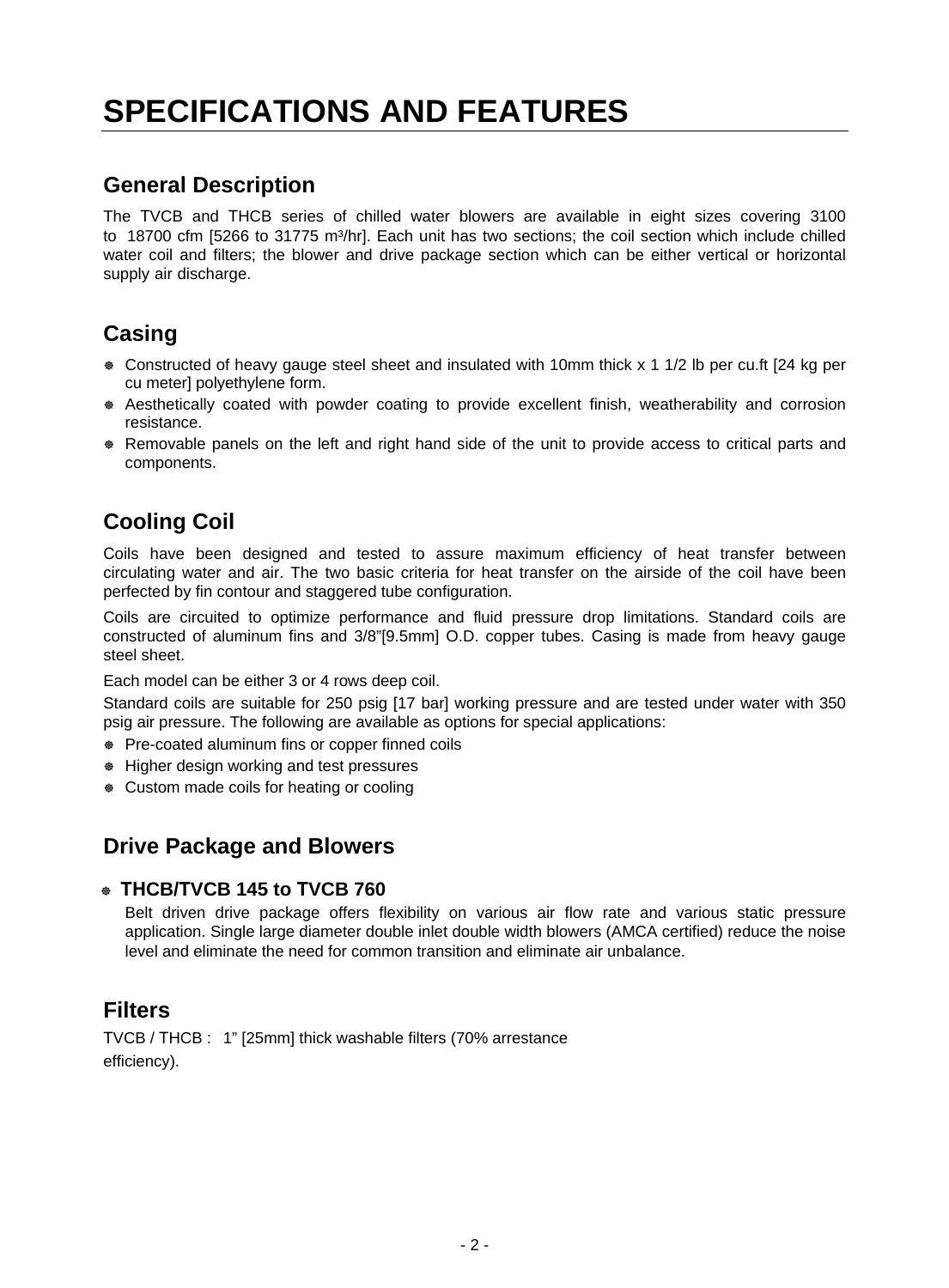# **PHYSICAL SPECIFICATIONS**

## **Evaporator Units (Vertical and Horizontal Casing Type – THCB-D & TVCB-D)**

|                  | <b>Blower Section</b> |                |                  |                                      |                     | <b>Evaporator Section</b>                             |                  |                           |                                              |                                           |
|------------------|-----------------------|----------------|------------------|--------------------------------------|---------------------|-------------------------------------------------------|------------------|---------------------------|----------------------------------------------|-------------------------------------------|
| Model            |                       | <b>Blower</b>  | <b>Motor</b>     | <b>Air Flow</b>                      |                     | Coil                                                  | Water            |                           | <b>Filters</b>                               | Approx.<br>Operating<br>Weight<br>lbs[kg] |
|                  | Qty                   | Dia X Width    | Max<br><b>HP</b> | Min - Max<br>cfm[m <sup>3</sup> /hr] | <b>Rows</b><br>Deep | <b>Face Area</b><br>ft <sup>2</sup> [m <sup>2</sup> ] | In/Out<br>(MBSP) | Qty                       | <b>Size</b><br>Inches [mm]                   |                                           |
| <b>THCB 145D</b> | $\mathbf{1}$          | 12x12 (inches) | 3.0              | 3100-3900<br>[5266-6626]             |                     | 7.2[0.7]                                              | 1.5              | $\mathbf{1}$<br>1         | 20x25x1 [508x635x25]<br>25x25x1 [635x635x25] | 375 (170)                                 |
| <b>TVCB 145D</b> | $\mathbf{1}$          | 12x12 (inches) | 3.0              | 3100-3900<br>[5266-6626]             |                     | 7.2[0.7]                                              | 1.5              | $\overline{2}$            | 25x25x1 [635x635x25]                         | 440(200)                                  |
| <b>THCB 190D</b> | $\mathbf{1}$          | 15x15 (inches) | 4.0              | 3800-5000<br>[6456-8495]             | 3,4                 | 9.3[0.9]                                              | 1.5              | $\overline{2}$            | 25x25x1 [635x635x25]                         | 456(207)                                  |
| <b>TVCB 190D</b> | $\mathbf{1}$          | 15x15 (inches) | 4.0              | 3800-5000<br>[6456-8495]             | 3,4                 | 9.3[0.9]                                              | 1.5              | 1<br>$\overline{2}$       | 25x16x1 [635x406x25]<br>20x25x1 [508x635x25] | 515 (234)                                 |
| <b>THCB 250D</b> | $\mathbf{1}$          | 15x15 (inches) | 7.5              | 5600-7200<br>[9514-12232]            | 3,4                 | 13.2[1.2]                                             | 2.0              | 1<br>1                    | 20x25x1 [508x635x25]<br>25x25x1 [635x635x25] | 623(285)                                  |
| <b>TVCB 250D</b> | $\mathbf{1}$          | 15x15 (inches) | 7.5              | 5600-7200<br>[9514-12232]            | 3.4                 | 13.2[1.2]                                             | 2.0              | 4                         | 20x25x1 [508x635x25]                         | 767 (348)                                 |
| <b>TVCB 320D</b> | $\mathbf{1}$          | 18x13 (inches) | 15.0             | 6600-9400<br>[11213-15970]           |                     | 16.5[1.5]                                             | 2.0              | 3<br>3                    | 16x25x1 [408x635x25]<br>25x25x1 [508x635x25] | 920 (417)                                 |
| <b>TVCB 435D</b> | $\mathbf{1}$          | 450x450 (mm)   | 15.0             | 9000-12000<br>[15291-20388]          | 3,4                 | 21.4[2.0]                                             | 2.0              | 3<br>3                    | 20x25x1 [635x635x25]<br>25x25x1 [508x635x25] | 1150 (522)                                |
| <b>TVCB 480D</b> | $\mathbf{1}$          | 500x500 (mm)   | 20.0             | 8000-16000[13592-<br>27184]          | 3.4                 | 29.2[2.7]                                             | 2.5              | 9<br>20x25x1 [508x635x25] |                                              | 1450 (658)                                |
| <b>TVCB 570D</b> | $\mathbf{1}$          | 500x500 (mm)   | 20.0             | 12000-<br>16000[20388-<br>27184]     | 3,4                 | 29.2[2.7]                                             | 2.5              | 9                         | 20x25x1 [508x635x25]                         | 1600 (726)                                |
| <b>TVCB 760D</b> | $\mathbf{1}$          | 560x560 (mm)   | 30.0             | 15300-18700<br>[25994-31771]         | 3,4                 | 34.0 [3.2]                                            | 2.5              | 3<br>6                    | 20x25x1 [508x635x25]<br>25x25x1 [635x635x25] | 1900 (862)                                |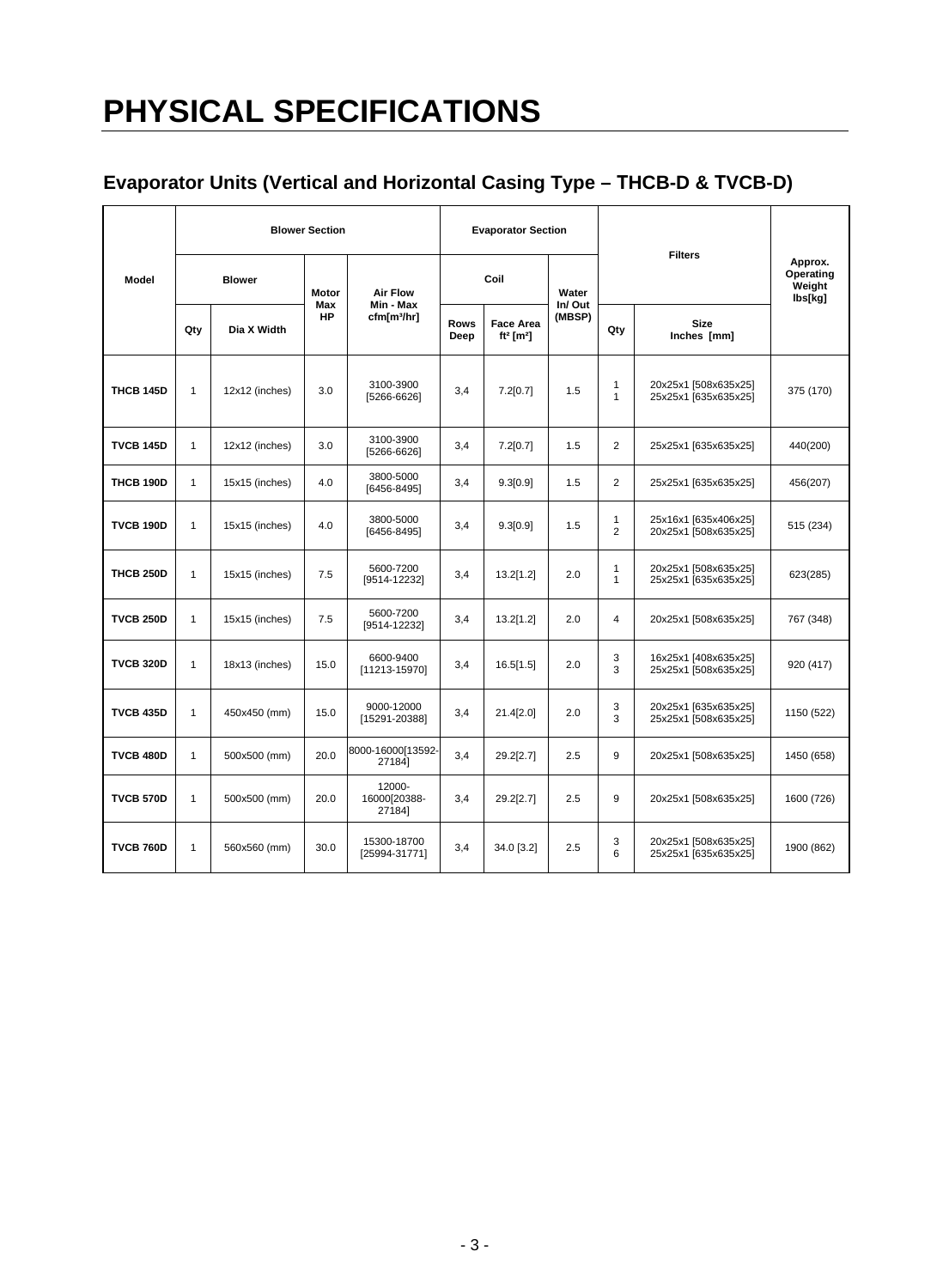# **PERFORMANCE DATA**

## **Capacity Based On 44°F EWT, 54°F LWT**

| Model                                | <b>Supply Air</b><br>cfm [m <sup>3</sup> /hr] | Coil<br>80°FDB/67°FWB |                |          |                      |                 |                |                 | 75°FDB/62°FWB |               | 72°FDB/60°FWB  |                 |               |                 |
|--------------------------------------|-----------------------------------------------|-----------------------|----------------|----------|----------------------|-----------------|----------------|-----------------|---------------|---------------|----------------|-----------------|---------------|-----------------|
|                                      |                                               |                       | Capacity (MBH) |          | Flow                 | <b>Pressure</b> | Capacity (MBH) |                 | Flow          | Pressure      | Capacity (MBH) |                 | <b>Flow</b>   | <b>Pressure</b> |
|                                      |                                               | Row                   | <b>Total</b>   | Sensible | Rate<br><b>Usgpm</b> | Drop<br>ft.wg   | <b>Total</b>   | <b>Sensible</b> | Rate<br>Usgpm | Drop<br>ft.wg | <b>Total</b>   | <b>Sensible</b> | Rate<br>Usgpm | Drop<br>ft.wg   |
| <b>TVCB 145D</b><br><b>THCB 145D</b> | 3500                                          | 3                     | 97.2           | 71.5     | 19.5                 | 2.6             | 65.7           | 62.2            | 13.2          | 1.3           | 55.2           | 55.2            | 11.0          | 1.0             |
|                                      | [5947]                                        | 4                     | 125.3          | 87.0     | 25.1                 | 6.5             | 85.0           | 74.9            | 17.0          | 3.3           | 71.3           | 67.2            | 14.3          | 2.5             |
| <b>TVCB 190D</b><br><b>THCB 190D</b> | 4400                                          | 3                     | 127.7          | 92.2     | 25.6                 | 3.9             | 86.2           | 80.0            | 17.3          | 2.0           | 72.3           | 71.9            | 14.5          | 1.5             |
|                                      | [7476]                                        | 4                     | 170.3          | 114.9    | 34.1                 | 11.1            | 110.9          | 96.0            | 22.2          | 5.3           | 93.1           | 86.2            | 18.6          | 3.9             |
| <b>TVCB 250D</b><br><b>THCB 250D</b> | 6400<br>[10875]                               | 3                     | 201.0          | 140.1    | 40.2                 | 10.5            | 131.7          | 118.8           | 26.4          | 5.1           | 110.6          | 106.7           | 22.2          | 3.7             |
|                                      |                                               | 4                     | 239.9          | 163.7    | 48.0                 | 9.2             | 158.0          | 138.0           | 31.6          | 4.5           | 132.6          | 123.9           | 26.6          | 3.3             |
| <b>TVCB 320D</b>                     | 8000                                          | 3                     | 260.3          | 182.0    | 52.1                 | 12.5            | 171.1          | 154.3           | 34.3          | 6.1           | 143.8          | 138.6           | 28.8          | 4.5             |
|                                      | [13594]                                       | 4                     | 310.8          | 212.7    | 62.2                 | 10.9            | 205.0          | 179.3           | 41.0          | 5.3           | 172.2          | 160.8           | 34.5          | 3.9             |
| <b>TVCB 435D</b>                     | 10500<br>[17842]                              | 3                     | 329.2          | 229.3    | 65.9                 | 12.0            | 215.9          | 194.4           | 43.2          | 5.8           | 181.4          | 175.0           | 36.3          | 4.3             |
|                                      |                                               | 4                     | 393.1          | 268.1    | 78.7                 | 11.0            | 259.1          | 226.0           | 51.9          | 5.3           | 217.6          | 202.9           | 43.6          | 3.9             |
|                                      | 12000<br>[20390]                              | 3                     | 404.5          | 277.5    | 81.0                 | 9.6             | 262.4          | 232.4           | 52.5          | 4.6           | 220.0          | 208.8           | 44.1          | 3.4             |
| <b>TVCB 480D</b>                     |                                               | 4                     | 477.8          | 321.1    | 95.7                 | 8.4             | 312.6          | 268.5           | 62.6          | 4.0           | 262.1          | 240.2           | 52.5          | 3.0             |
| <b>TVCB 570D</b>                     | 14000<br>[23789]                              | 3                     | 443.1          | 308.1    | 88.7                 | 11.3            | 290.2          | 260.8           | 58.1          | 5.4           | 243.7          | 234.3           | 48.8          | 4.0             |
|                                      |                                               | 4                     | 529.8          | 359.9    | 106.1                | 10.0            | 347.9          | 302.9           | 69.7          | 4.8           | 292.1          | 271.3           | 58.5          | 3.6             |
| <b>TVCB 760D</b>                     | 17000<br>[28886]                              | 3                     | 529.9          | 370.1    | 106.1                | 12.1            | 347.9          | 313.9           | 69.7          | 5.9           | 292.3          | 281.9           | 58.5          | 4.3             |
|                                      |                                               | 4                     | 632.7          | 431.4    | 126.7                | 10.8            | 417.1          | 364.4           | 83.5          | 5.2           | 350.3          | 327.0           | 70.1          | 3.8             |

#### **NOTES:**

1.) To correct for different air flow, use this multiplier:

| <b>Air Flow Variation</b> | <b>Total Capacity</b> | <b>Sensible Capacity</b> |  |  |  |
|---------------------------|-----------------------|--------------------------|--|--|--|
| 0.9                       | 0.93                  | 0.92                     |  |  |  |
| 1.0                       | 00.1                  | 1.00                     |  |  |  |
| 1.1                       | 1.07                  | 1.08                     |  |  |  |

2.) To correct for altitude, use this multiplier:

| Altitude Above Sea Level - ft | <b>Cooling Capacity</b> |  |  |  |  |  |
|-------------------------------|-------------------------|--|--|--|--|--|
| 0                             | 1.00                    |  |  |  |  |  |
| 2000                          | 0.98                    |  |  |  |  |  |
| 3000                          | 0.97                    |  |  |  |  |  |
| 4000                          | 0.96                    |  |  |  |  |  |
| 5000                          | 0.95                    |  |  |  |  |  |
| 6000                          | 0.93                    |  |  |  |  |  |
| 7000                          | 0.92                    |  |  |  |  |  |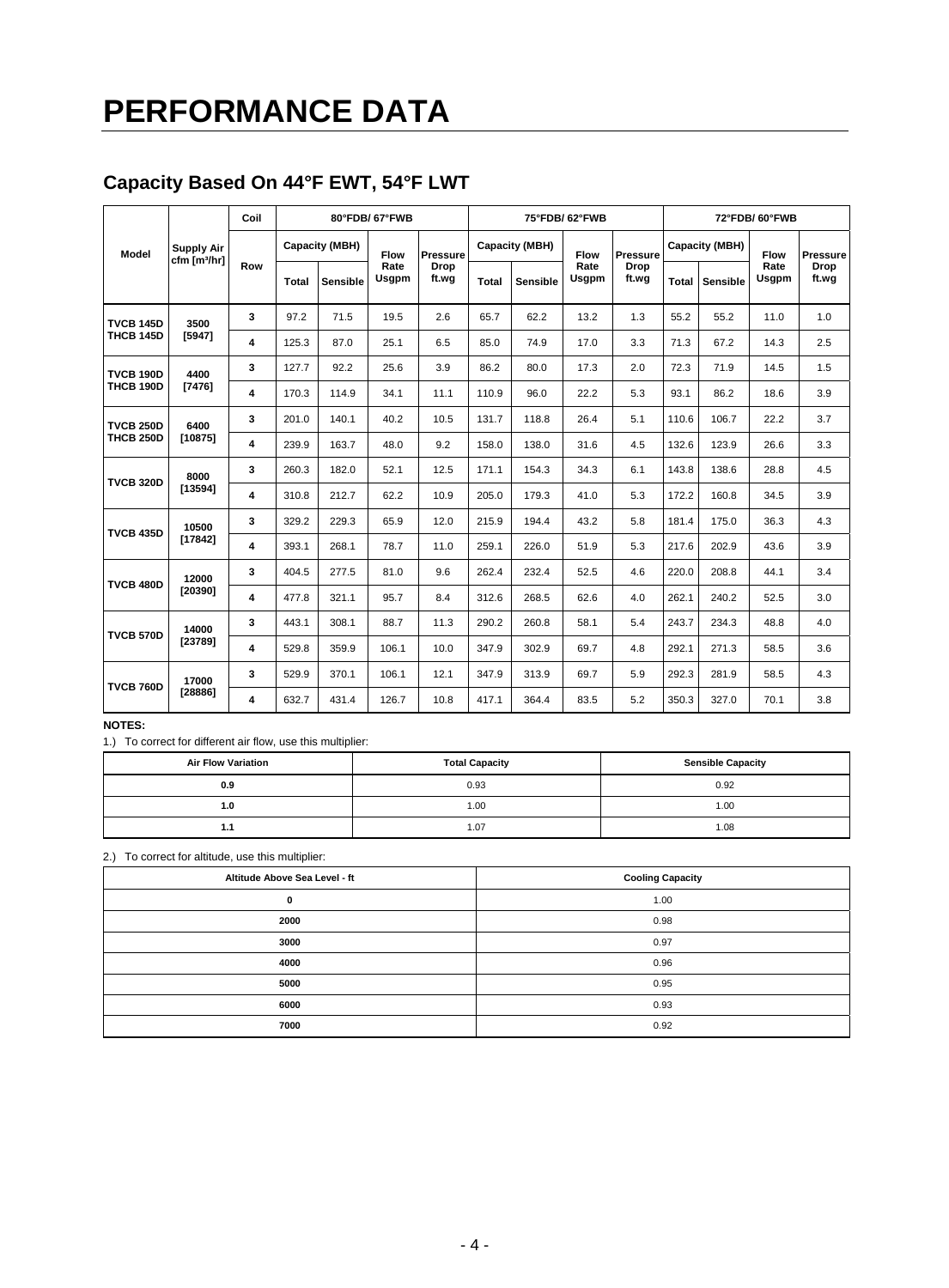# **BLOWER PERFORMANCE**

## **Available External Static Pressure (in.wg)**

|                  | Air Flow in cfm                                                                      |               |            |       |                  |                   |            |            |            |       |                       |  |
|------------------|--------------------------------------------------------------------------------------|---------------|------------|-------|------------------|-------------------|------------|------------|------------|-------|-----------------------|--|
| <b>RPM</b>       | <b>ESP</b>                                                                           | BHP           | <b>ESP</b> | BHP   | <b>ESP</b>       | <b>BHP</b>        | <b>ESP</b> | <b>BHP</b> | <b>ESP</b> | BHP   | <b>Fan Model</b>      |  |
|                  |                                                                                      |               |            |       | TVCB / THCB 145D |                   |            |            |            |       |                       |  |
|                  |                                                                                      | 3100          |            | 3300  | 3700<br>3500     |                   |            |            |            | 3900  |                       |  |
| 800              | 0.54                                                                                 | 0.93          | 0.50       | 1.00  | 0.44             | 1.13              | 0.38       | 1.20       | 0.34       | 1.33  |                       |  |
| 900              | 0.84                                                                                 | 1.07          | 0.82       | 1.20  | 0.80             | 1.33              | 0.76       | 1.53       | 0.72       | 1.60  | $12 - 12$<br>(Inches) |  |
| 1000             | 1.16                                                                                 | 1.33          | 1.12       | 1.44  | 1.08             | 1.67              | 1.06       | 1.73       | 1.02       | 1.87  |                       |  |
| 1100             | 1.48                                                                                 | 1.60          | 1.44       | 1.67  | 1.40             | 1.87              | 1.38       | 2.00       | 1.36       | 2.13  |                       |  |
|                  |                                                                                      |               |            |       |                  | TVCB / THCB 190D  |            |            |            |       |                       |  |
|                  |                                                                                      | 3800          |            | 4100  |                  | 4400              |            | 4700       |            | 5000  |                       |  |
| 700              | 0.64                                                                                 | 1.07          | 0.62       | 1.20  | 0.58             | 1.33              | 0.54       | 1.53       | 0.52       | 1.67  |                       |  |
| 800              | 1.02                                                                                 | 1.40          | 0.98       | 1.53  | 0.96             | 1.67              | 0.94       | 1.87       | 0.94       | 2.00  | $15 - 15$<br>(Inches) |  |
| 900              | 1.42                                                                                 | 1.73          | 1.38       | 1.87  | 1.34             | 2.07              | 1.32       | 2.27       | 1.30       | 2.53  |                       |  |
| 1000             | 1.72                                                                                 | 2.20          | 1.74       | 2.40  | 1.78             | 2.53              | 1.76       | 2.67       | 1.75       | 2.93  |                       |  |
| TVCB / THCB 250D |                                                                                      |               |            |       |                  |                   |            |            |            |       |                       |  |
|                  |                                                                                      | 5600          |            | 6000  |                  | 6400              |            | 6800       |            | 7200  |                       |  |
| 900              | 1.43                                                                                 | 2.93          | 1.40       | 3.33  | 1.38             | 3.60              | 1.36       | 3.93       | 1.34       | 4.27  | $15-15$               |  |
| 950              | 1.63                                                                                 | 3.20          | 1.60       | 3.60  | 1.58             | 3.80              | 1.56       | 4.00       | 1.54       | 4.53  | (Inches)              |  |
| 1000             | 1.91                                                                                 | 3.47          | 1.88       | 3.87  | 1.86             | 4.00              | 1.84       | 4.47       | 1.82       | 5.07  |                       |  |
| 1050             | 2.13                                                                                 | 3.73          | 2.10       | 4.00  | 2.08             | 4.27              | 2.06       | 4.93       | 2.04       | 5.27  |                       |  |
|                  | TVCB320D                                                                             |               |            |       |                  |                   |            |            |            |       |                       |  |
|                  |                                                                                      | 6600          |            | 7300  |                  | 8000              |            | 8700       |            | 9400  | 18-13<br>(Inches)     |  |
| 850              | 1.80                                                                                 | 4.27          | 1.78       | 5.07  | 1.72             | 5.60              | 1.64       | 6.40       | 1.54       | 6.93  |                       |  |
| 900              | 2.13                                                                                 | 4.67          | 2.12       | 5.53  | 2.08             | 6.40              | 2.04       | 6.93       | 1.94       | 7.73  |                       |  |
| 950              | 2.44                                                                                 | 5.20          | 2.42       | 6.00  | 2.39             | 6.80              | 2.35       | 7.73       | 2.28       | 4.27  |                       |  |
|                  | 1000<br>7.33<br>9.07<br>2.84<br>5.67<br>2.78<br>6.67<br>2.72<br>2.70<br>8.00<br>2.68 |               |            |       |                  |                   |            |            |            |       |                       |  |
|                  |                                                                                      | 9000          |            | 9750  |                  | TVCB435D<br>10500 |            | 11250      |            | 12000 |                       |  |
| 650              | 0.57                                                                                 | 3.73          | 0.63       | 4.00  | 0.67             | 4.67              | 0.71       | 5.20       | 0.75       | 5.33  |                       |  |
| 700              | 0.91                                                                                 | 4.13          | 0.94       | 4.67  | 0.97             | 5.33              | 1.00       | 5.60       | 1.02       | 6.00  | 450-450               |  |
| 750              | 1.17                                                                                 | 4.67          | 1.19       | 5.07  | 1.22             | 5.60              | 1.23       | 6.40       | 1.27       | 6.67  | (mm)                  |  |
| 800              | 1.52                                                                                 | 5.20          | 1.55       | 5.60  | 1.57             | 6.53              | 1.61       | 6.93       | 1.63       | 7.73  |                       |  |
|                  |                                                                                      |               |            |       |                  | TVCB480D          |            |            |            |       |                       |  |
|                  |                                                                                      | 10000<br>8000 |            |       |                  | 12000             |            | 14000      |            | 16000 |                       |  |
| 650              | 1.25                                                                                 | 3.47          | 1.27       | 4.67  | 1.25             | 6.00              | 1.15       | 7.73       | 1.05       | 9.33  |                       |  |
| 700              | 1.56                                                                                 | 4.00          | 1.61       | 5.33  | 1.59             | 6.93              | 1.48       | 8.27       | 1.43       | 10.27 | 500-500               |  |
| 750              | 1.79                                                                                 | 4.53          | 1.91       | 6.00  | 1.93             | 7.73              | 1.87       | 9.33       | 1.79       | 11.07 | (mm)                  |  |
| 800              | 2.11                                                                                 | 5.33          | 2.25       | 6.67  | 2.29             | 8.27              | 2.24       | 10.67      | 2.19       | 12.53 |                       |  |
|                  |                                                                                      |               |            |       |                  | TVCB570D          |            |            |            |       |                       |  |
|                  |                                                                                      | 12000         |            | 13000 |                  | 14000             |            | 15000      |            | 16000 |                       |  |
| 650              | 1.14                                                                                 | 6.00          | 1.08       | 6.67  | 1.04             | 7.73              | 1.00       | 8.27       | 0.94       | 9.33  |                       |  |
| 700              | 1.48                                                                                 | 6.93          | 1.46       | 7.73  | 1.37             | 8.27              | 1.34       | 9.33       | 1.32       | 10.27 | 500-500<br>(mm)       |  |
| 750              | 1.82                                                                                 | 7.73          | 1.80       | 8.27  | 1.76             | 9.33              | 1.70       | 10.53      | 1.68       | 11.33 |                       |  |
| 800              | 2.18                                                                                 | 8.27          | 2.14       | 9.33  | 2.13             | 10.67             | 2.11       | 11.33      | 2.08       | 12.53 |                       |  |
| <b>TVCB760D</b>  |                                                                                      |               |            |       |                  |                   |            |            |            |       |                       |  |
|                  |                                                                                      | 15300         |            | 16150 |                  | 17000             |            | 17850      |            | 18700 |                       |  |
| 550              | 0.87                                                                                 | 6.80          | 0.86       | 7.73  | 0.83             | 8.00              | 0.79       | 8.67       | 0.76       | 9.33  |                       |  |
| 600              | 1.25                                                                                 | 8.00          | 1.23       | 8.53  | 1.21             | 9.33              | 1.19       | 10.40      | 1.18       | 10.67 | 560-560<br>(mm)       |  |
| 650              | 1.51                                                                                 | 9.33          | 1.53       | 9.73  | 1.55             | 10.67             | 1.57       | 10.93      | 1.60       | 12.00 |                       |  |
| 700              | 2.03                                                                                 | 10.53         | 2.01       | 10.93 | 2.00             | 11.73             | 1.99       | 12.80      | 1.97       | 13.33 |                       |  |

Notes: 1. Values based on four row wet and standard washable filter. 2. For three row of wet coil, add 0.08" wg of external static pressure.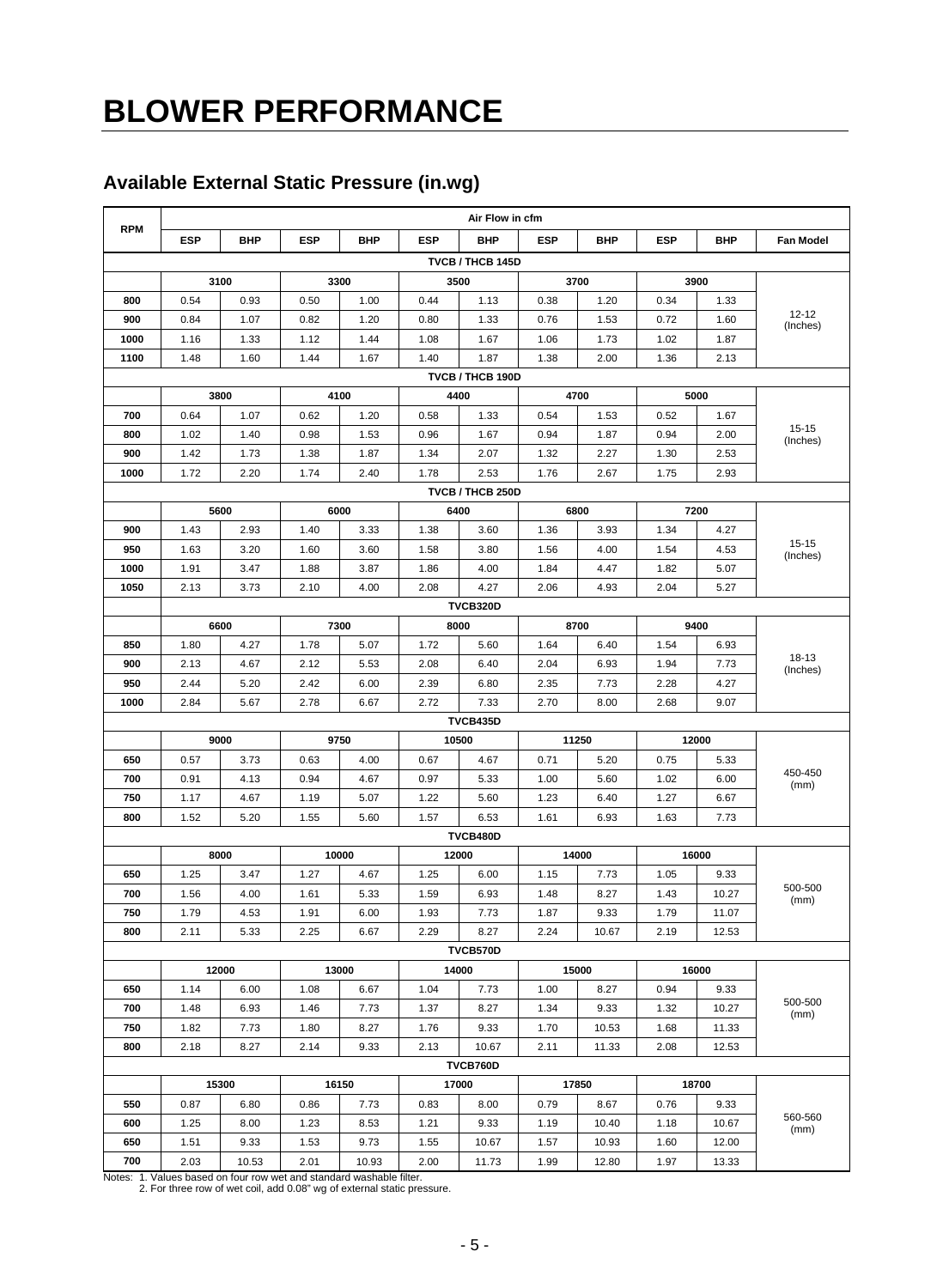## **DIMENSIONAL DATA**

### **Evaporator Units (Horizontal Casing Type)**



Notes. : 1.) All dimensions are in inches[mm]. 2.) Units shown are right hand piping connection. 3.) Standard water inlet and outlet comes with BS males threaded connection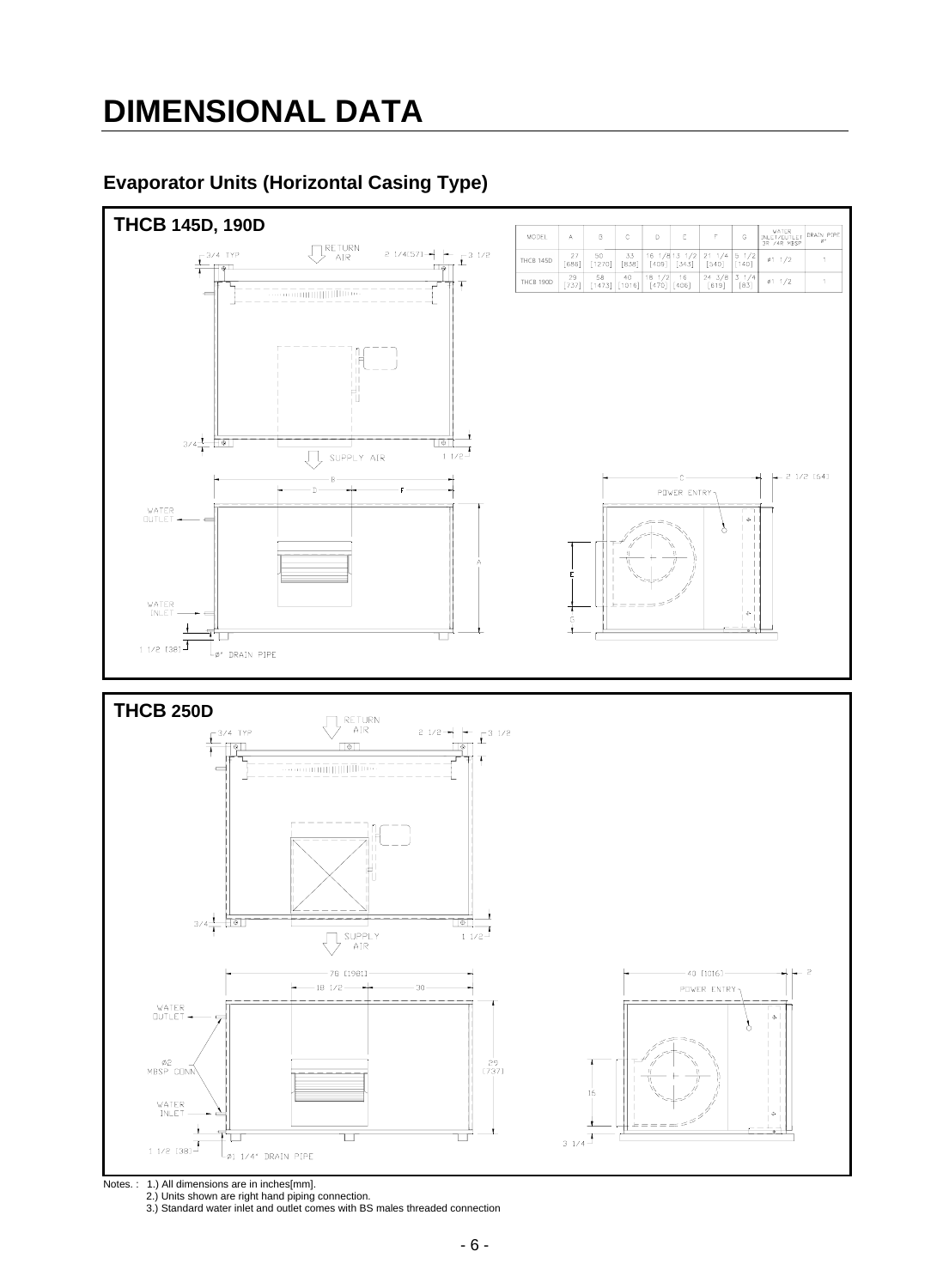## **DIMENSIONAL DATA**

### **Evaporator Units (Vertical Casing Type)**



Notes. : 1.) All dimensions are in inches[mm]. 2.) Units shown are right hand piping connection. 3.) Standard water inlet and outlet comes with BS males threaded connection